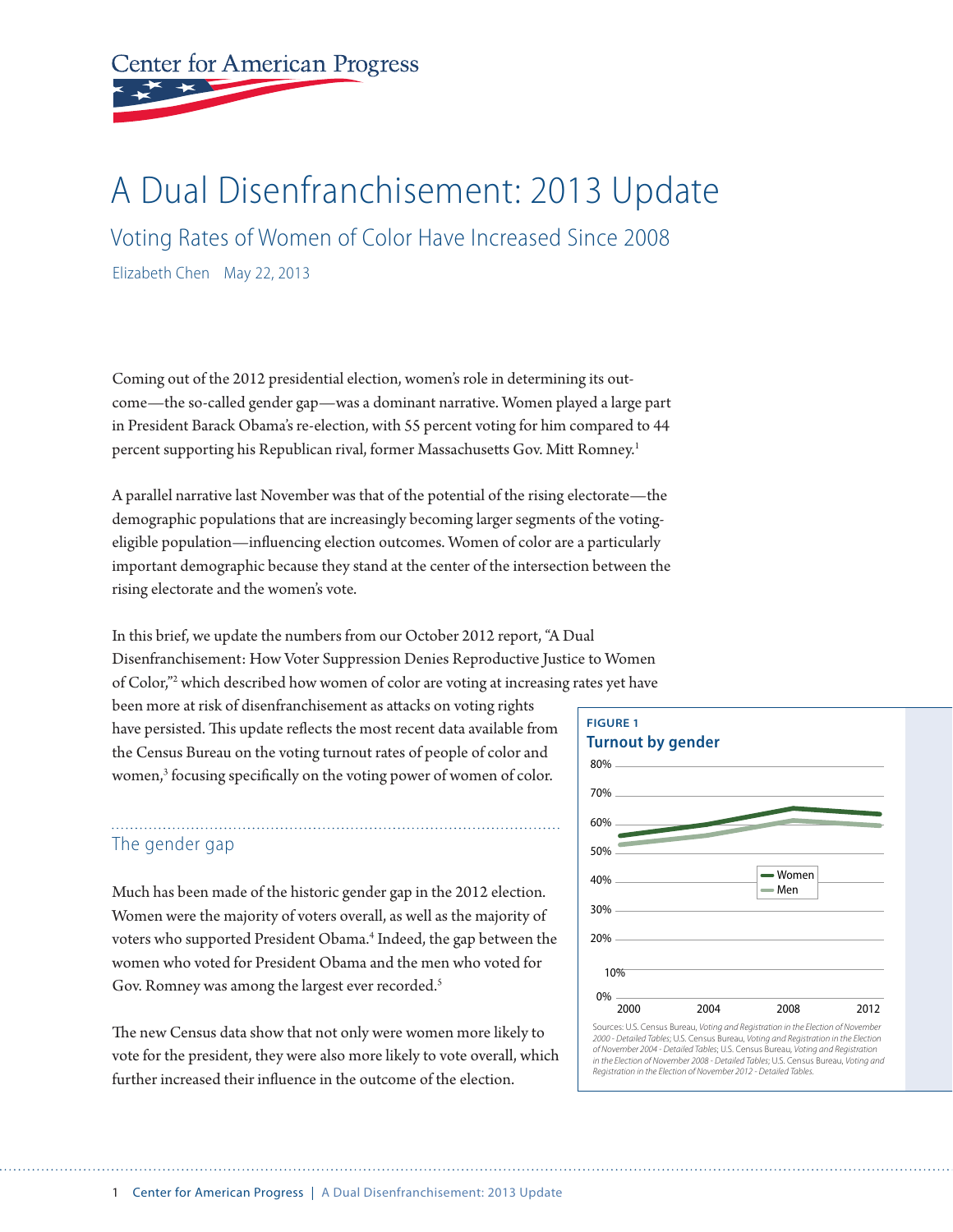## The rising electorate

The rising electorate encompasses people of color, unmarried women, and young people.<sup>6</sup> Over the past 12 years, members of the rising electorate, especially people of color, have steadily increased their electoral participation. They have become a growing segment of both the overall U.S. population and the voting-eligible population itself.<sup>7</sup>

Reflecting on the Census reports, commentators have already begun to remark on the fact that overall, black voter turnout surpassed white voter turnout.<sup>8</sup> While Latino turnout rates declined slightly from 2008, their share of the electorate grew, rising from 7.4 percent to 8.4 percent in 2012.9

## Women of color at the intersection

Women of color stand at the intersection of the rising electorate and the gender gap. They currently make up 18 percent of the United States population,<sup>10</sup> and by 2050 the Census Bureau estimates that they will comprise 27 percent of the population.<sup>11</sup> And while the gender gap was found to transcend race, $12$  it was sharpest among women of color. $13$ 

In examining the exit polls from the 2012 election, it is clear that women of color provided the crucial votes that comprised the gender gap. While 42 percent of white women voted for President Obama, 96 percent of black women and 76 percent of

Latinas voted for him, leading to a cumulative 55 percent of all women voting for him.14 Indeed, President Obama did not win white women and, in fact, would have lost the women's vote without the overwhelming support of women of color.

As we noted in our 2012 report, women of color have been voting at increasing rates since 2000, showing dramatic growth over time.15 In 2008



black women's turnout outpaced white women's for the first time, and their turnout only grew in 2012, breaking 70 percent—a new record.<sup>16</sup> Particularly noteworthy is the steady growth of voter turnout rates of Asian and Pacific Islander, or API, women,



2 Center for American Progress | A Dual Disenfranchisement: 2013 Update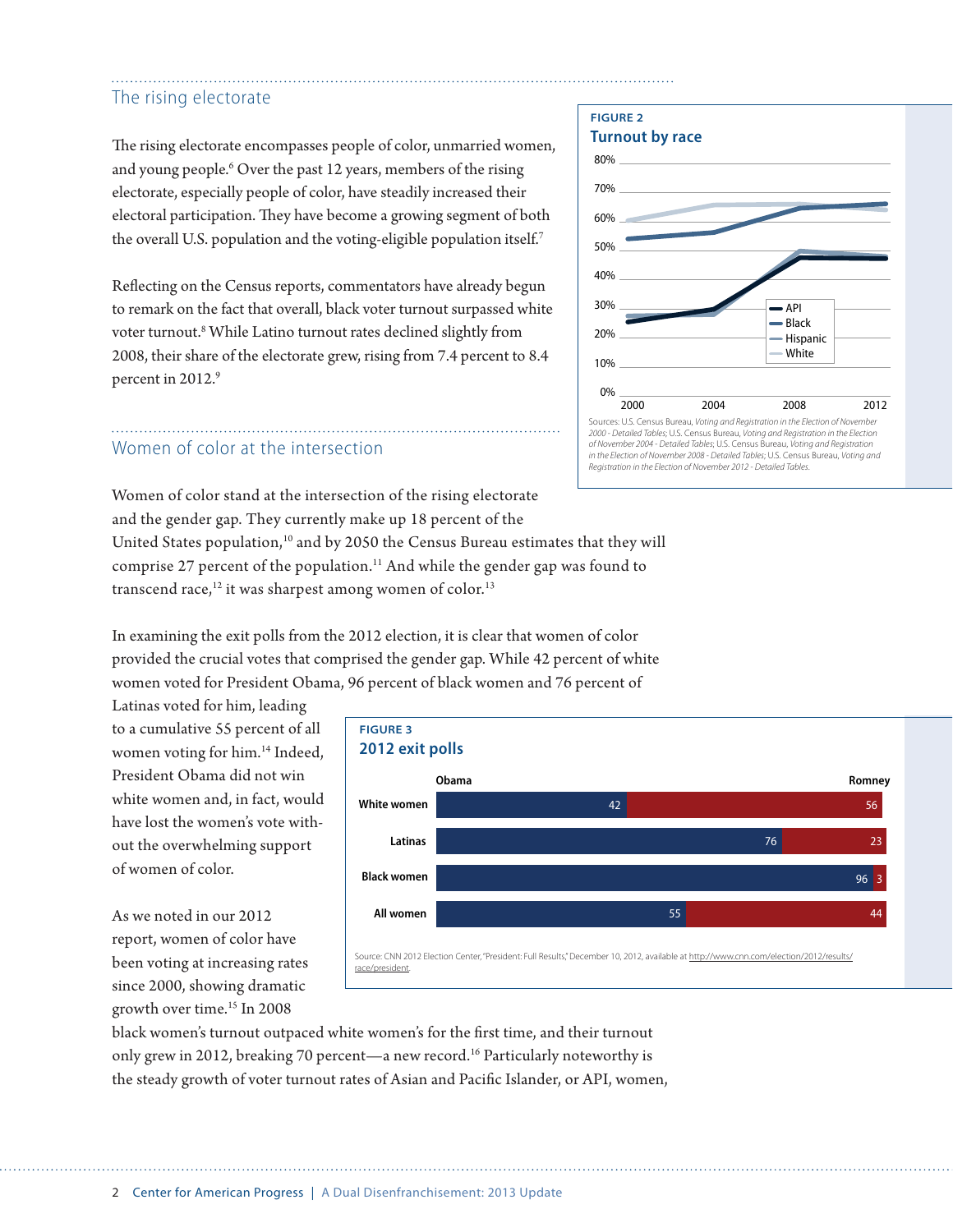which have nearly doubled since 2000, when the Census Bureau first started recording API voter turnout rates. In 2000 24.5 percent of API women voted. In contrast, 48.5 percent voted in 2012. According to Census Bureau data, APIs are the fastest-growing racial group in the general population.<sup>17</sup>

And in 2012, for the first time, women of each race and ethnicity turned out both at greater rates and also in higher numbers than the men in their respective race and ethnic groups, according to the Census data.



*2000 - Detailed Tables*; U.S. Census Bureau, *Voting and Registration in the Election of November 2004 - Detailed Tables*; U.S. Census Bureau, *Voting and Registration in the Election of November 2008 - Detailed Tables*; U.S. Census Bureau, *Voting and Registration in the Election of November 2012 - Detailed Tables*.

#### **FIGURE 5**

#### **Turnout by gender and race**

| <b>→ Women</b><br>— Men                   |                                                                                                                                                                                                                                                                                                                                                                                                                                                                          |
|-------------------------------------------|--------------------------------------------------------------------------------------------------------------------------------------------------------------------------------------------------------------------------------------------------------------------------------------------------------------------------------------------------------------------------------------------------------------------------------------------------------------------------|
| Figure 5A: API turnout by gender          | Figure 5B: Black turnout by gender<br>$80\%$                                                                                                                                                                                                                                                                                                                                                                                                                             |
| $70\%$                                    | 70%                                                                                                                                                                                                                                                                                                                                                                                                                                                                      |
| $60\%$                                    |                                                                                                                                                                                                                                                                                                                                                                                                                                                                          |
|                                           | $50\%$                                                                                                                                                                                                                                                                                                                                                                                                                                                                   |
| $40\%$                                    | $40\%$                                                                                                                                                                                                                                                                                                                                                                                                                                                                   |
| 30%                                       | $30\%$ $\overline{\phantom{a}}$ $\overline{\phantom{a}}$ $\overline{\phantom{a}}$ $\overline{\phantom{a}}$ $\overline{\phantom{a}}$ $\overline{\phantom{a}}$ $\overline{\phantom{a}}$ $\overline{\phantom{a}}$ $\overline{\phantom{a}}$ $\overline{\phantom{a}}$ $\overline{\phantom{a}}$ $\overline{\phantom{a}}$ $\overline{\phantom{a}}$ $\overline{\phantom{a}}$ $\overline{\phantom{a}}$ $\overline{\phantom{a}}$ $\overline{\phantom{a}}$ $\overline{\phantom{a}}$ |
| 20%                                       | $20\%$ 20%                                                                                                                                                                                                                                                                                                                                                                                                                                                               |
| $10\%$                                    | $10\%$                                                                                                                                                                                                                                                                                                                                                                                                                                                                   |
| 0%<br>2004<br>2008<br>2012<br>2000        | 2000<br>2004<br>2008<br>2012                                                                                                                                                                                                                                                                                                                                                                                                                                             |
| Figure 5C: Hispanic turnout by gender     | Figure 5D: White turnout by gender                                                                                                                                                                                                                                                                                                                                                                                                                                       |
|                                           | $80\%$                                                                                                                                                                                                                                                                                                                                                                                                                                                                   |
| $70\%$                                    | $70\%$                                                                                                                                                                                                                                                                                                                                                                                                                                                                   |
|                                           | $60\%$                                                                                                                                                                                                                                                                                                                                                                                                                                                                   |
| $50\%$ $\qquad$                           | $50\%$                                                                                                                                                                                                                                                                                                                                                                                                                                                                   |
|                                           | $40\%$                                                                                                                                                                                                                                                                                                                                                                                                                                                                   |
| $30\%$ $\qquad$                           | $30\%$                                                                                                                                                                                                                                                                                                                                                                                                                                                                   |
|                                           | $20\%$ 20%                                                                                                                                                                                                                                                                                                                                                                                                                                                               |
|                                           | $10\%$                                                                                                                                                                                                                                                                                                                                                                                                                                                                   |
| $0\%$ $-$<br>2004<br>2008<br>2000<br>2012 | 0%                                                                                                                                                                                                                                                                                                                                                                                                                                                                       |
|                                           | 2004<br>2008<br>2000<br>2012                                                                                                                                                                                                                                                                                                                                                                                                                                             |

Sources: U.S. Census Bureau, *Voting and Registration in the Election of November 2000 - Detailed Tables*; U.S. Census Bureau, *Voting and Registration in the Election of November 2004 - Detailed Tables*; U.S. Census Bureau, *Voting and Registration in the Election of November 2008 - Detailed Tables*; U.S. Census Bureau, *Voting and Registration in the Election of November 2012 - Detailed Tables*.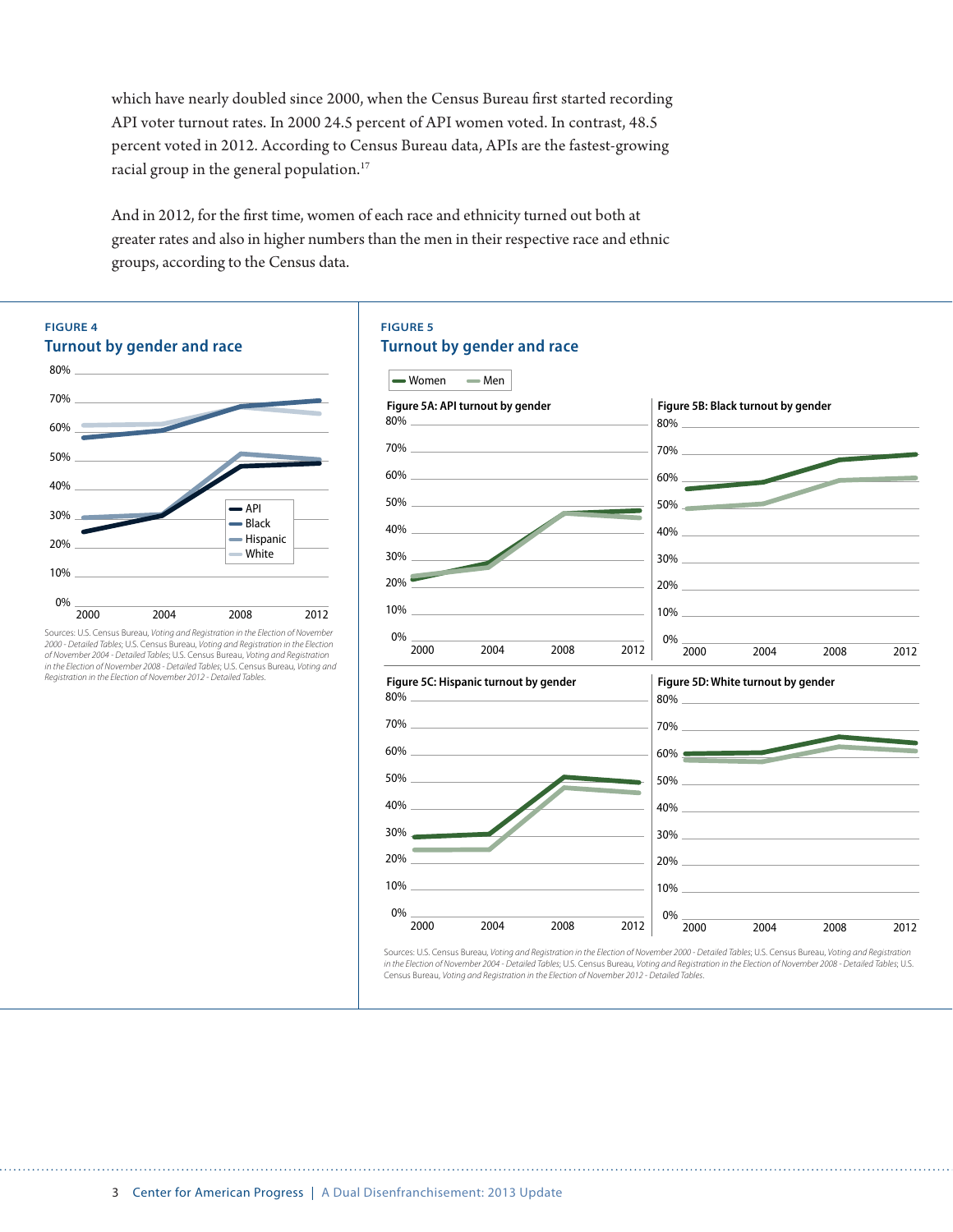# Conclusion

So what does this all mean?

Women of color stand at the center of the rising electorate and were the driving force behind the gender gap. They are more likely to vote than the men in their communities, and they are voting at dramatically increasing rates.

This doesn't come as a great surprise, considering that women of color are disproportionately affected by a variety of critical issues. Some examples include:

- **Reproductive rights:** All women of color have experienced various forms of reproductive oppression, both throughout history and still to this day. From forced sterilization, childbearing, and removal of their children to restrictions on immigration visas based on hypersexualized myths to targeting of pregnant women of color for drug testing, the examples abound.<sup>18</sup> Women of color are also disproportionately impacted by laws such as the Hyde Amendment, which restricts Medicaid coverage of abortion services.<sup>19</sup>
- **Pay equity:** Women on average earn 77 cents for every dollar a man earns for comparable work. In comparison, African American and Latina women earn 64 cents and 55 cents, respectively, for every dollar a man earns.<sup>20</sup>
- **Immigration reform:** Family reunification, protection for survivors of sexual violence and trafficking, and access to health care are all crucial issues that need to be addressed in immigration reform.<sup>21</sup>

The votes cast by women of color were crucial to the outcome of the 2012 election, and the issues that matter to them should remain at the forefront.

*Elizabeth Chen is a Policy Analyst for the Women's Health and Rights Program at the Center for American Progress and a Reproductive Justice Law Fellow.*